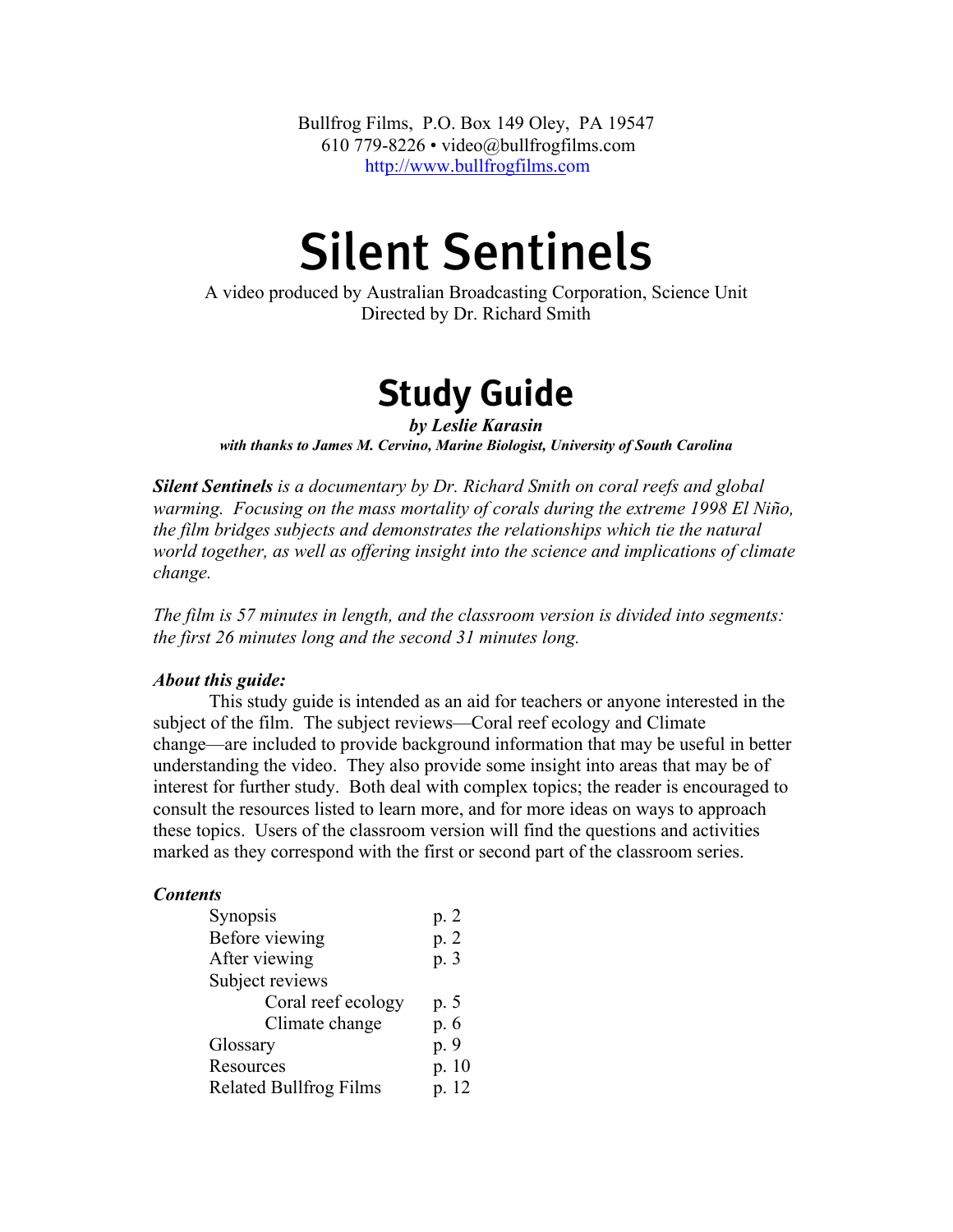#### *Synopsis*

Coral reefs are home to a dazzling array of life; they are one of Earth's richest reservoirs of biodiversity, and they are also showcases for amazing ecological interactions. But reefs world-wide are in danger, and their plight may be a warning of effects that will impact other ecosystems, wreaking havoc with the balance of climate and life as we know it the world over. Coral reefs are one of the most climatically sensitive ecosystems, and are the first to suffer during temperature fluctuations and other types of abiotic and biotic stresses.

In 1998, an immense and widespread coral die-off occurred. The cause of this die-off was coral bleaching, which is a process where coral expel their resident algae which provide them with food and energy thanks to the algae's photosynthetic capability. When water temperatures rise, even slightly, as they did in 1998 (just 1 to 2 degrees C above the norm for the warmest month can trigger the effect), the algae living in coral are unable to cope. Because of this narrow thermal tolerance, the coral expel the algae, which are their energy source. Eventually, without algae to photosynthesize light energy, coral starve and die. The impact on coral, in turn, affects many types of marine animals; bleached and dead, coral reefs are no longer a stable, vigorous habitat for the many life forms which live in them.

The 1998 bleaching event, which seriously affected many reefs worldwide, and particularly those in the Indian Ocean, was caused by a widespread rise in ocean temperatures, and was considered one of the worst ever. Triggered by "hot spots", which are areas of extreme warm waters, along with the climatological event known as El Niño, these rising temperatures, evidence suggests, reflect humans' impact on climate and global warming. Reefs, which are extremely sensitive to temperature changes, are a signal of the environmental distress which is affecting many of our ecosystems today.

In addition to discussing the physiology of corals and the ecology and importance of coral reefs, the film includes several scientists' studies involving the evidence of global warming and the specific processes which affect corals. Beyond the scientific analysis presented, the film raises serious questions about the potential implications of global warming.

#### *Before viewing*

*Classroom version users:* ♣ indicates questions and activities especially applicable to the first part; ♠ indicates questions and activities especially applicable to the second.

- ♣ Review coral biology and the ecology of a coral reef. (See *A Basic Introduction to Coral and Coral Reefs*, page 5) What is coral? Why is it important?
- ♣ Discuss the symbiotic association between the coral host and zooxanthellae, the single-celled algae from which coral gets much of its food and energy.
- ♣ Define biodiversity. (See glossary) Why is it important?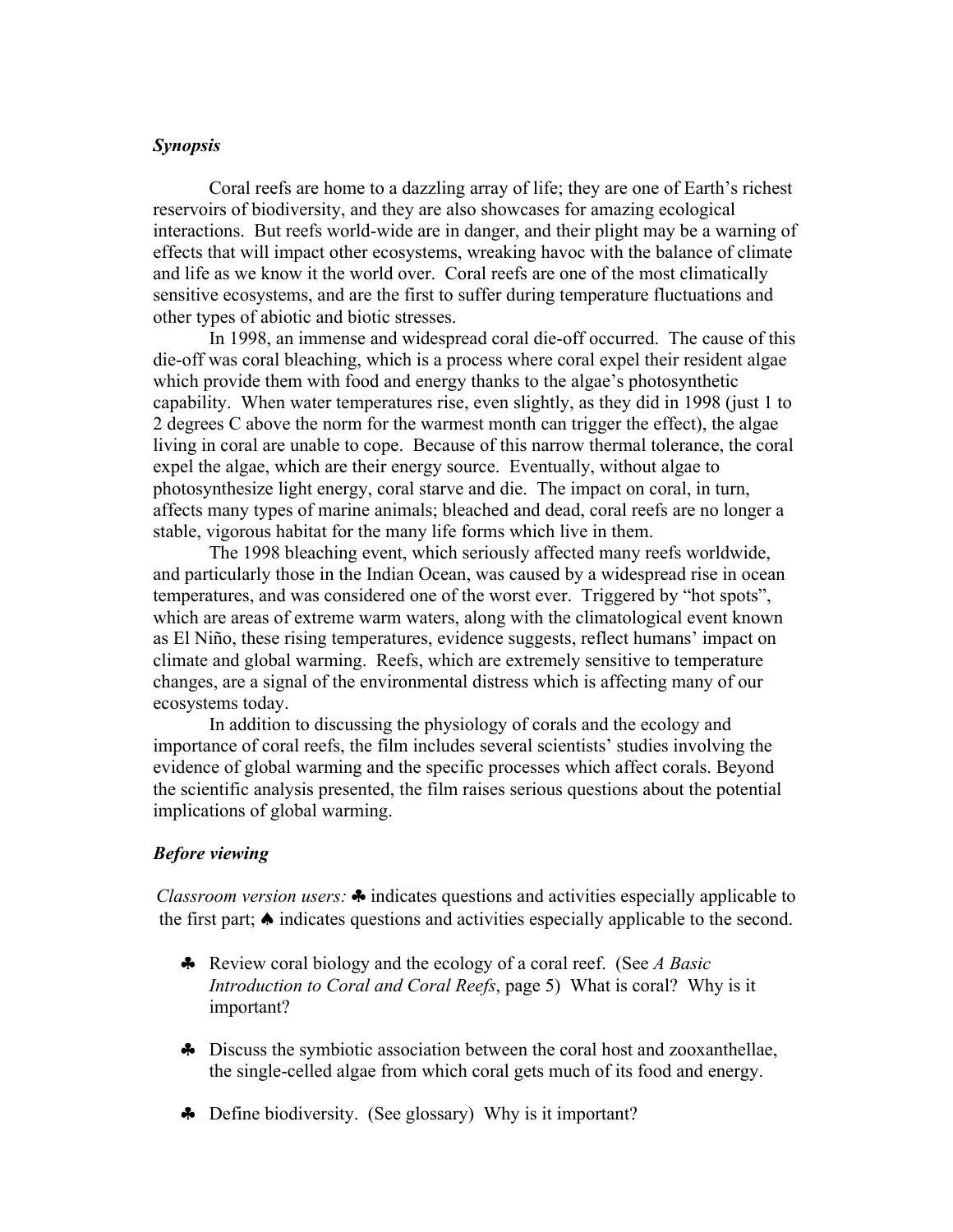- ♣ What is a sentinel? Consider the title of the film; how might coral reefs be Silent Sentinels?
- ♣ Using a map, discuss the global distribution of coral reefs. What is the relationship between the distribution of reefs and warm water currents? Discuss the idea of thermal tolerance.
- ♣ Discuss the concept of environmental stress. What tools do species use to contend with environmental stresses? How do adaptations and evolution play a role in this process?
- ♠What is climate change? Historically, has the Earth's climate been static? How is it changing today? (See *Topics in Climate Change*, p. 6)
- ♠ Discuss the concept of an indicator species. The presence or absence of certain species is often seen as a gauge of the health of an ecosystem. Locally, particular plants and animals are sometimes counted just for this reason. Globally, the decline of certain species is linked with international environmental problems. Research suggests a connection between falling numbers of amphibians world wide and the increased UV penetrating the atmosphere because of the depletion of the ozone layer. UV and increased temperatures are making conditions more favorable for microorganisms to proliferate. Many species from frogs to human are being subjected to various new strains of viruses and bacteria.
- ♠ Define and discuss El Niño. (See *Topics in Climate Change*, p. 8) El Niño is often mentioned in relationship to the weather in North America, even though it is a Pacific event. Why?
- ♠ What are the different ways in which coral polyps reproduce? (See *A Basic Introduction to Coral and Coral Reefs*, page 5) Visit the Waikiki Aquarium's website [\(http://www.mic.hawaii.edu/aquarium/research/index.html\)](http://www.mic.hawaii.edu/aquarium/research/index.html) to watch a coral bud and grow through an online web cam. Discuss the evolutionary differences between sexual and asexual reproduction, and the importance of mobility in allowing coral to adapt to changing conditions.
- $\triangle$  Discuss the carbon cycle. Who/what produces  $CO<sub>2</sub>$ ? Who/what consumes it? How are humans involved? How is  $CO<sub>2</sub>$  related to global warming?
- ♠ Study a cross section of a tree trunk, or a diagram. What does the spacing of the rings reveal? If you know the year the tree died, what can you deduce by studying the rings? Can you match a particular ring pattern with a known climate extreme?

# *After viewing*

♣ Reconsider the title of the film. What is the silent warning of coral reefs? How is it expressed? What are its implications?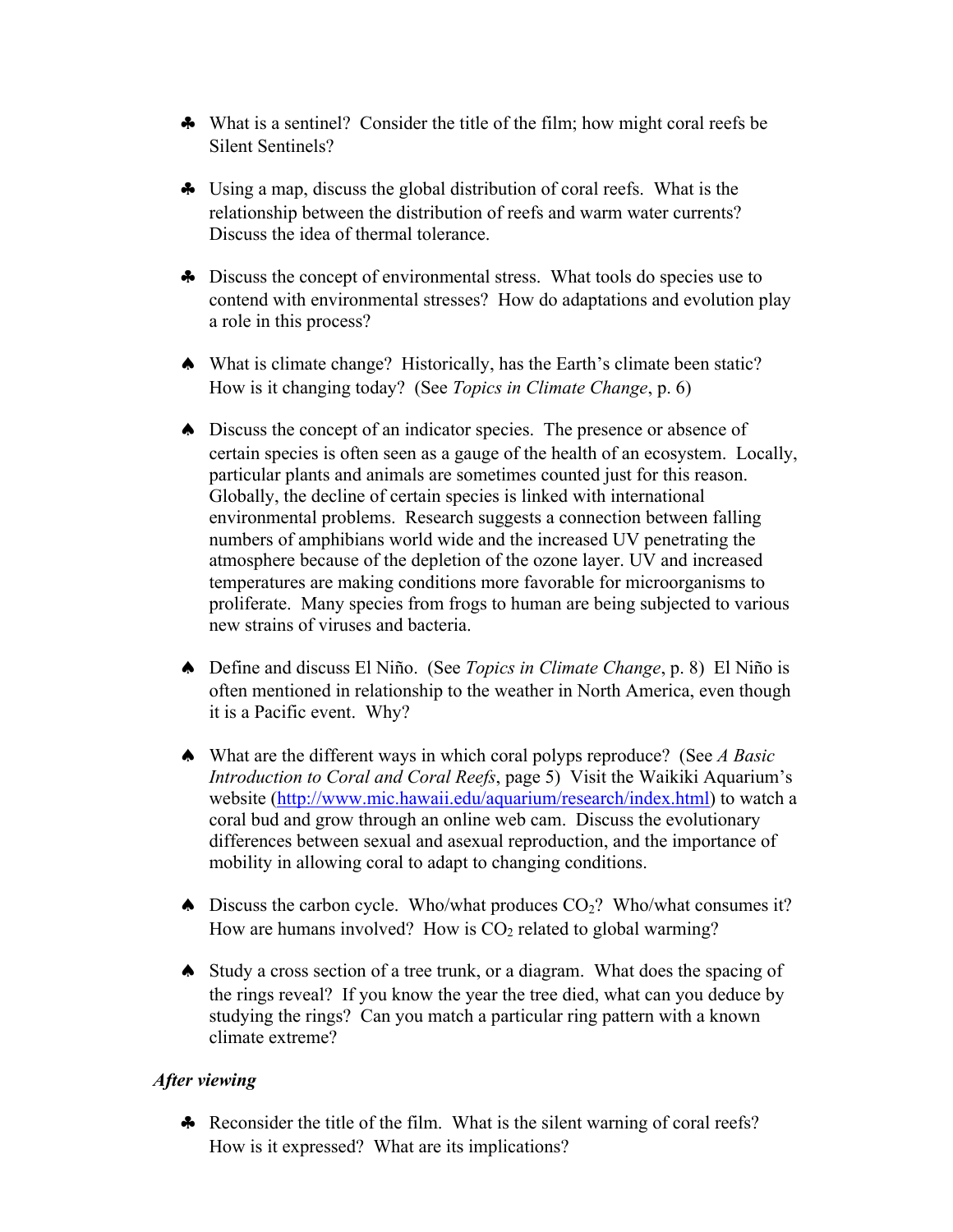- ♣ Review the process of coral bleaching. What causes it, and how does it happen? What does it mean for the reef?
- ♣ Discuss symbiotic relationships. What is the example of a symbiotic relationship highlighted in the film? What are some other symbiotic relationships?
- ♣ Look at NOAA's hot spot website. [\(http://www.coral.noaa.gov/images/images.html\)](http://www.coral.noaa.gov/images/images.html) NOAA scientists developed this database to predict and explain warm ocean temperatures and bleaching events. It is useful as a tool for these purposes, but can it prevent coral bleaching?
- ♠ Why is a threat to coral important? What are the impacts on biodiversity? What is the indication for other ecosystems? What are the direct implications of a coral die-off for humans? (eg, for people who fish the oceans or who rely on reef-related tourism)
- ♠ Revisit the topic of climate change. What causes it? How well is it understood? How is it studied? What are some of its possible consequences? What can we do to reduce these effects?
- ♠ Consider the positive steps that we can take to protect coral reefs and other ecosystems threatened by climate change. Discuss the opportunities for protection, and take action. Use the Climate Change and Resources sections to learn more; many NGO's have useful websites on opportunities to make positive changes.
- ♠ How can we differentiate between natural climatic cycles and aberrations caused by human behavior? Discuss climatic history, and the scientific analysis of ice, coral and tree cores as evidence of past climate patterns. What do these indicate?
- ♠ Discuss scientific methodology. How do the scientists in the film choose what to study? How do they evaluate information? How do they draw conclusions? Establish proof? Discuss a specific example from the film—e.g. the question of what causes coral bleaching, or the question of why bleached coral demonstrated a shading effect. Remember shading only partially protects corals: they still bleach when the water is warm.
- ♠ The film links two topics which one might not think are related (coral reefs and global warming.) Globally, many things are linked through connections which are not immediately apparent. Discuss the implications of this idea for human behavior. Do we understand ecology and climatology well enough to fully comprehend the impacts of our behavior?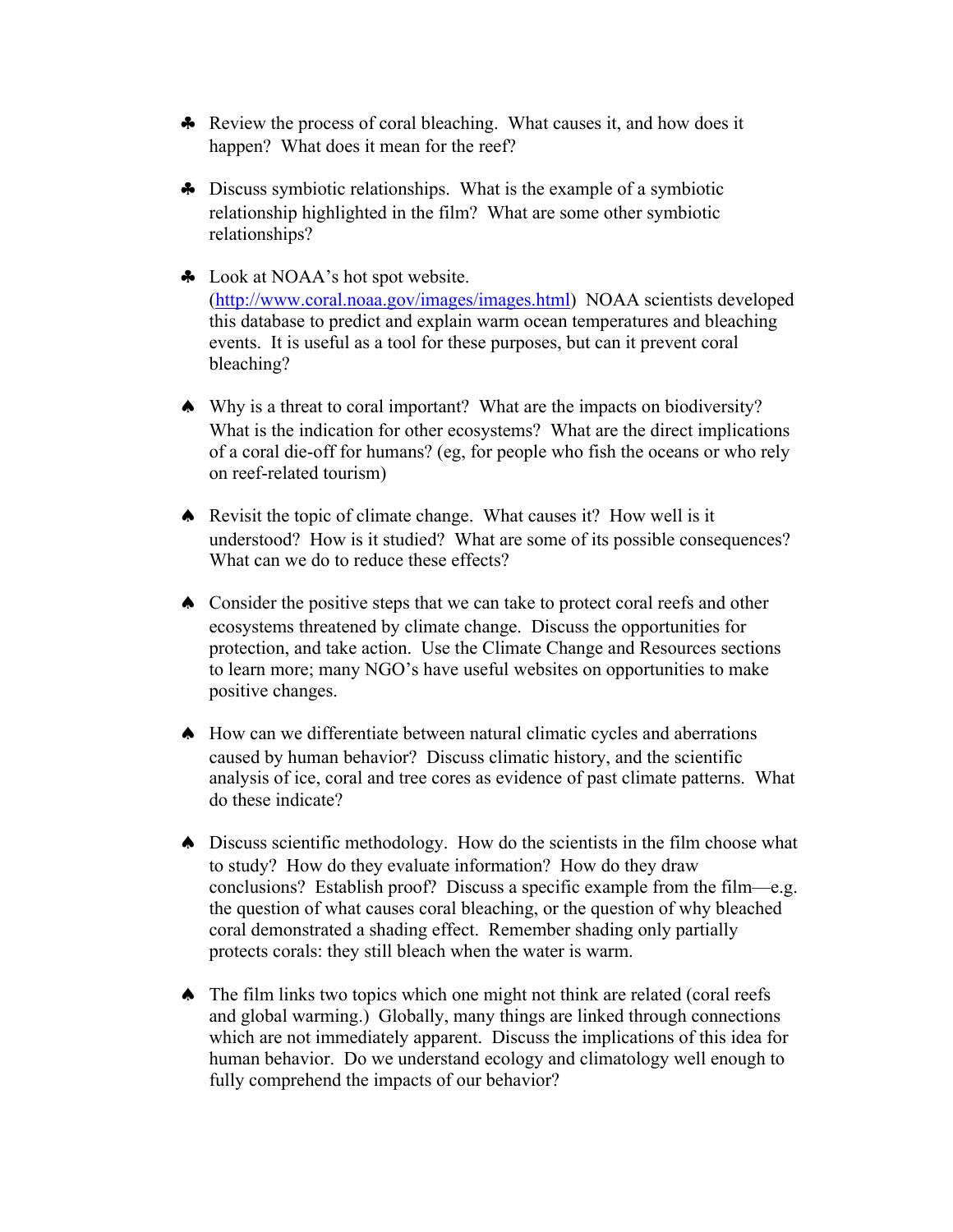- ♠ Discuss other coral reef stresses, such as cyanide fishing, coastal nutrient pollution and sedimentation. These stresses induce local bleaching, not the kind of mass coral reef bleaching event shown in the film. Nutrient pollution also causes algal overgrowth on the exposed coral skeleton after bleaching. Algae quickly colonize the skeleton when the tissue dies back.
- ♠ *Further study*: The film raises abundant subjects which might be the topic of further research or projects. A few of these topics include: paleoclimatology, coral ecology, weather modelling, and other topics in climate change science. Make use of the resources listed to learn more.

#### *A Basic Introduction to Coral and Coral Reefs*

Anyone who has seen photographs of coral reefs probably knows that they are home to many species of fish and other marine life, but fewer people understand that a coral reef ecosystem itself is made up of millions of organisms. Corals, the rock-like structures which provide habitat for fish, are themselves alive—or, more accurately, they are made up of thousands of living animals, as well as the physical result of a history of past generations of these animals.

To examine these ideas more clearly, we should start with the coral animal. This is a tiny creature called a polyp; each polyp has a mouth with a ring of tentacles to capture its prey. In the sense that it captures and ingests food (zooplankton and phytoplankton) and breathes oxygen, it is like other animals. Unlike most animals, however, it does not move; for its entire adult life, the polyp is fixed in one place. Polyps generally live in large colonies of members of their own species, and a polyp is connected to its neighbors with living tissue. The polyps and the connecting tissues naturally secrete calcium carbonate, which hardens and forms deposits of limestone, the rock upon which a reef lives. Through this gradual process of limestone secretion, polyps transform their landscape, gradually contributing to reefs, which are the largest structures made by living things on earth. Thus the rock of a reef is the product of generations of corals. Without the coral animals themselves, reefs lose the ability to grow and adjust to changing conditions; the structure remains, but much of the life is gone.

There are hundreds of species of coral, recognizable by their distinct shapes. Different species deposit calcium carbonate differently, leading to unique appearances. But coral share much in common across species.

While polyps are capable of catching plankton with their tentacles, much of their energy comes from algae. A single-celled species of algae called zooxanthellae coexists with many species of coral in a symbiotic, mutually beneficial, relationship. The algae live within the coral's tissue. For their part of the bargain, the algae receive a stable, safe habitat and  $CO<sub>2</sub>$  (the product of the coral's respiration). In exchange, they provide the polyp  $O_2$  to breathe and carbohydrate. This carbohydrate is the biproduct of the algae's photosynthesis, and it provides for much of the energy needs of the polyp. As a result of this complex and fascinating relationship, coral are essentially fed by the algae without eating the algae themselves. One additional benefit of the algae's presence is that they facilitate and speed the process of limestone deposition which builds the reef.

Algae are, therefore, vital to the existence of many species of coral. As the film discusses, however, algae are expelled from the reef during periods of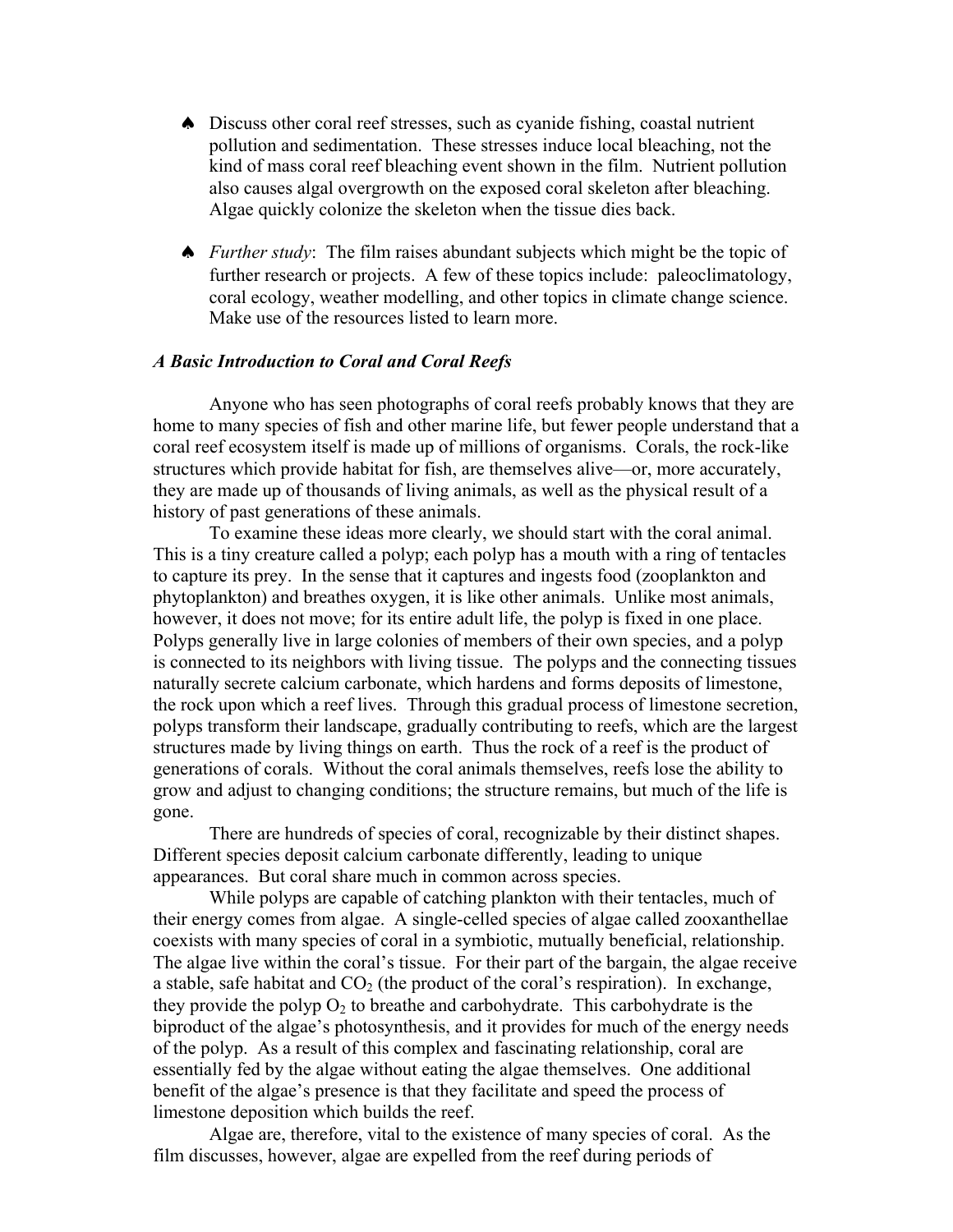environmental stress. Acutely sensitive to temperature fluctuations in the marine environment, resident algae become poisonous to their host coral during times of unusually high (or low) water temperatures and are expelled, leading to the process of coral bleaching. The film discusses the link between temperature and algae failure; in abnormally high temperatures algae are unable to process the energy from photosynthesis, and the energy turns oxygen into a toxic substance. In this way, a life-giving process actually generates enormous harm. Without the algae upon which they depend, coral eventually starve and die.

There are three ways in which coral reproduce and spread. Individual polyps can bud and create genetically identical polyps. This is the most common form of reproduction. Many corals also reproduce by fragmentation; if a piece of coral breaks off and lands in a suitable habitat, it can take hold and establish a new colony. The last way in which corals reproduce is the only form of sexual reproduction, and therefore the only way in which genetic variation from one generation to the next is possible. Sperm from male polyps and eggs from female polyps form larvae called planulae. Planulae drift with the current; this is the only mobile stage of a coral's life cycle. This process of sexual reproduction is also an important way for coral to have an opportunity to spread to more favorable conditions in times of environmental stress. When a drifting planula settles, it changes into a polyp, secretes a limestone case, and begins to form a new colony through budding.

The film discusses the peril of coral reefs as a result of sea water temperature rises and the mass expulsion of the life-supporting zooxanthellae. The tragedy of coral die-off should not be underestimated; teachers and scientists often point out that the diversity and intricacy of life in a coral reef is equivalent to that of a tropical rainforest. These intense concentrations of life represent a brilliant and important element of the natural world. Yet global warming is a pressing threat to their continued health; some scientists estimate that if present rates of bleaching and global warming continue, coral reefs may be wiped out worldwide in a century. Find out how you can preserve this resource by reading more and by consulting the resources listed.

#### *Topics in Climate Change*

Any scientist will freely admit that the science of climate change is far from complete, but what follows is a summary of some of the important concepts upon which the study of climate change is based. These are merely the building blocks of a complex and controversial topic. Some of the far-reaching implications of these ideas are discussed at the end; the reader is encouraged to seek out additional information.

#### *Global warming*

At the core of the climate change issue is the subject of global warming. Briefly defined, global warming is an increase in Earth's temperatures due to increasing concentrations of certain gases in the atmosphere. These "greenhouse" gases include primarily carbon dioxide, but also methane, chlorofluorocarbons, nitrous oxides, and low-level ozone. All of these gases have the property of absorbing heat that is reflected from the earth. After trapping radiant energy in this way, the gases radiate energy in all directions, sending some of the heat back towards Earth. Thus, what is often described as the greenhouse effect occurs; the earth's heat does not leave the atmosphere, but instead some of it remains "trapped" inside these gases in the atmosphere.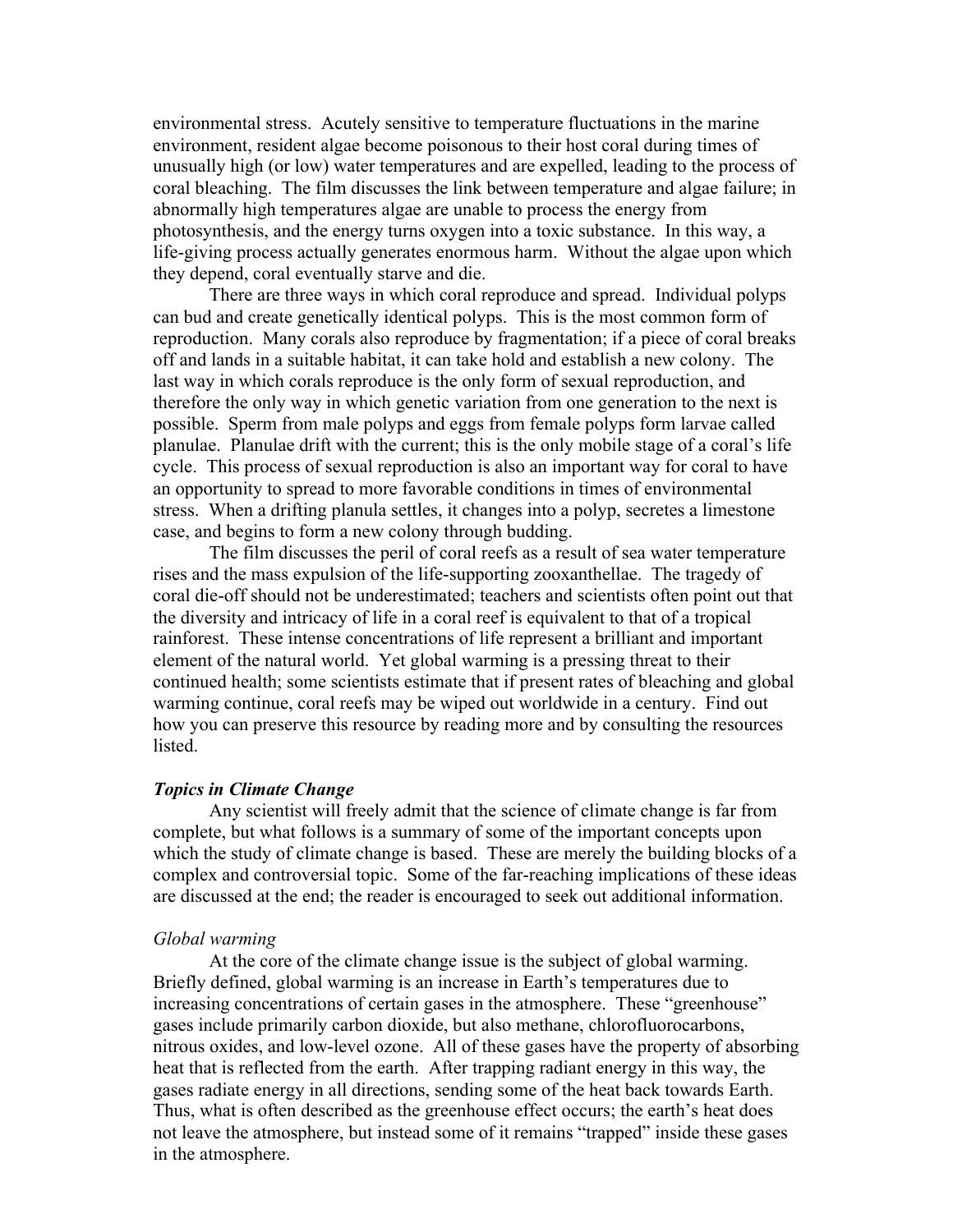Historically, this phenomenon is nothing new. Carbon dioxide and other "infrared trapping" gases have been helping to keep the earth warm for thousands, if not millions, of years. But the concentrations of these gases have been changing recently as a result of human activity, giving rise to concern that humans may cause the climate to warm dangerously quickly. Since the mid-1700's, carbon dioxide levels have risen by 25%, and they continue to increase annually. The question of how these increases will affect climate is a topic of intense study.

#### *Why are CO2 levels in the atmosphere going up?*

Since the start of the Industrial Revolution, people have been rapidly burning fossil fuels to provide warmth, energy and transportation. These fuels—coal, oil, and gas—represent significant amounts of stored carbon, since they originated from organic matter. When burned, the fuels undergo a chemical reaction that transforms solid or liquid carbon into gaseous carbon dioxide in the atmosphere. Carbon (and  $CO<sub>2</sub>$ ) have natural cycles of circulation, but this large scale release of  $CO<sub>2</sub>$  in the atmosphere is the dominating feature of recent changes. The differences are exacerbated by widespread deforestation; plants and trees remove  $CO<sub>2</sub>$  from the atmosphere during photosynthesis, and deforestation means that there are fewer trees to carry out this important function. This is particularly important in tropical rainforests, which carry on photosynthesis year-round, and therefore consume a lot of  $CO<sub>2</sub>$ .

The two dominant factors affecting recent increases of  $CO<sub>2</sub>$  are therefore human comsumption of fossil fuels and destruction of the world's forests. If we think that the repercussions of global warming are distressing, we must consider our role in these destructive actions.

#### *Modelling*

To try to gain a clearer understanding of the effects of  $CO<sub>2</sub>$  level increases, and to try to predict climate changes, scientists construct mathematical models. Natural processes are expressed in mathematical terms, and a computer is used to process the effects of various changes. These models, however, are as complicated as the climate itself. In order to be accurate, a model must take into account the circulation patterns of air and water, the effects of low and high pressure, seasonal and daily variations, interactions between plants, animals, and the oceans and atmosphere, etc. Often a model must also take into account feedback loops—where one change triggers another, in a sort of a circular domino effect. The accuracy and predictive capabilities of models are therefore dependent upon an accurate understanding of world climate conditions. One important factor which climate models must consider is El Niño.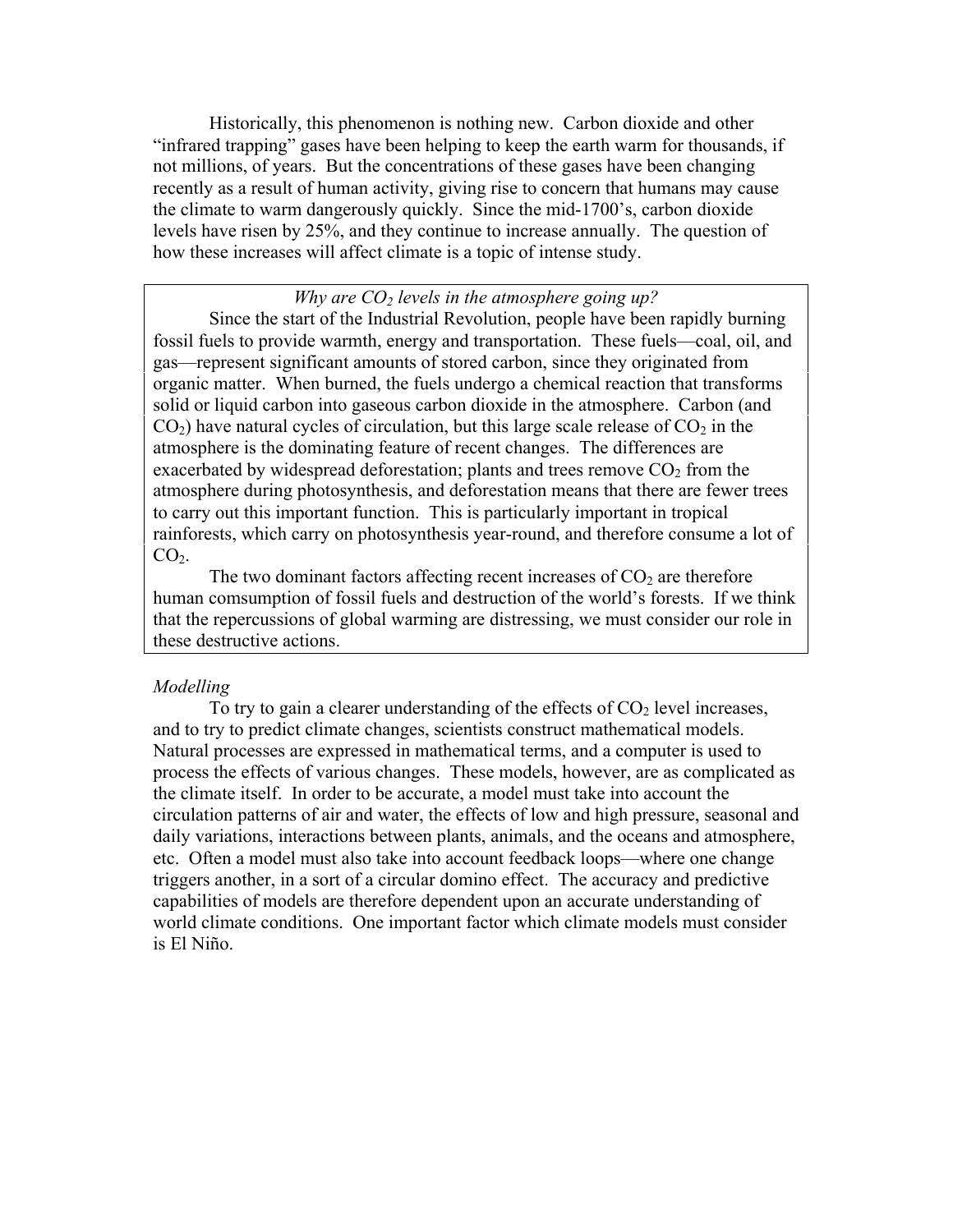# *El Niño*

Historically, El Niño was a periodic event in the Pacific of a warm current of water near the surface off the coast of Peru. This current would recur every few years, replacing what is generally a cool current, and it would be of concern to locals because of its affect on local fish and bird populations. More recently, however, El Niño has been studied as part of a Pacific Basin-side phenomenon that may be linked to global climate aberrations. The underlying definition is unchanged; El Niño is marked by the presence of warm surface waters in the eastern Pacific. But this has been linked to unusually low pressure in the central Pacific (around Tahiti) and unusually high pressure in the western Pacific (around Darwin, Australia.) These pressure changes—known as the Southern Oscillation—together with the water and air currents of El Niño are considered to be responsible for abnormal weather in the Pacific basin—particularly droughts in Australia and India and flooding in South America. These cumulative events, however, may trigger global climate aberrations, and scientists are studying the effect of El Niño on weather conditions worldwide.

El Niño is a naturally occurring event which takes place at irregular intervals every few years, lasting months or a year each time. Scientists, however, are studying the impact of climate change on El Niño events. There is general consensus that climate change may make El Niño events more frequent and more intense, causing concern about the possibility of more extreme flooding, storms, and droughts in the future. The film quotes research that the frequency of El Niño events has increased from every six years to every two and a half years between the 1600s and today.

#### *Conclusions: policies, predictions and actions*

The topic of climate change tends to raise more questions than it provides answers. How much will the temperature of the Earth rise? What will the effect be on sea levels? How about on plant, animal, and human communities? Things tend to get more complex as you study them in greater depth. For example, if sea levels rise as a result of the melting of the polar ice caps and the expansion of warmer sea water, how will this affect low-lying islands, coastal areas, marine estuaries with a delicate balance of fresh and salt water, or the salinity of coastal agricultural land and drinking water reserves? While we understand these topics to some extent, there are still unanswered and unanswerable questions of interest to every person on earth.

Despite these uncertainties, however, a great deal has been generally agreed upon among scientists, and areas of consensus are important starting points for the formation of policy to address climate change issues. In recognition of the need for an international body dedicated to the topic of climate change, the Intergovernmental Panel on Climate Change (IPCC) was established in 1988, and in 1990 it published its first scientific report. Among the IPCC's conclusions has been a "best estimate" predicted global average temperature rise of 4.5 degrees F over the next century. Considering that this is a global average, that it represents a rapid change in climate historically, that the pace may be faster than ecosystems are able to adapt to, and that temperature increases may be accompanied by an increase in the frequency and intensity of climate extremes such as flooding and drought, it is certainly a very significant number.

The 1990 IPCC report, with its climate change predictions, was drawn upon at the Rio Earth summit, at which over 160 countries signed the Framework Convention on climate change. This document attempts to form a basis for international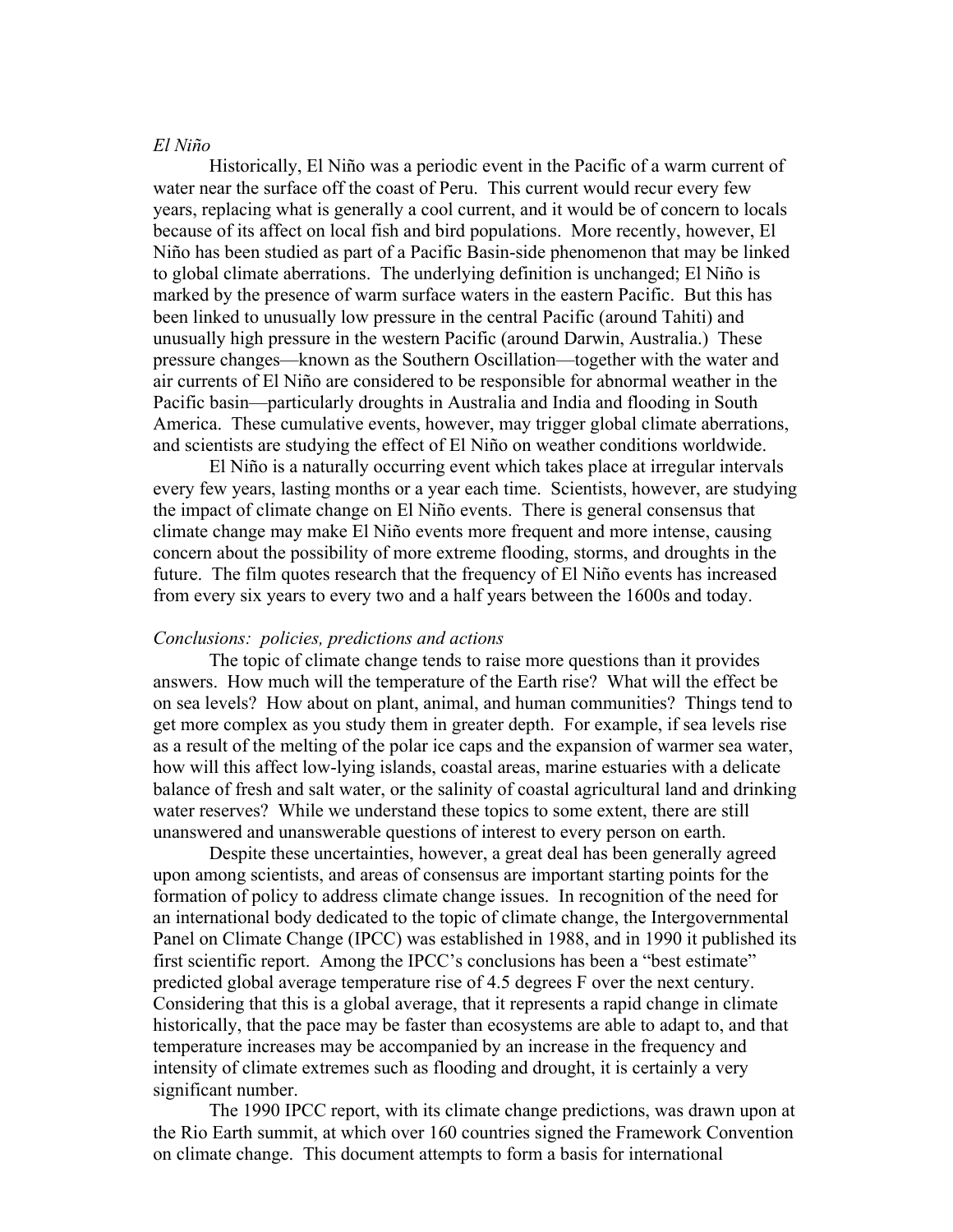collaboration on achieving greenhouse gas emission reductions. Signatories to the convention recognized the pressing issue of climate change and accepted the need for demanding national and international target goals.

Today, we are in the difficult position of needing to take decisive action while many members of the public are still unconvinced about the seriousness of the potential ramifications of climate change. But nearly every year we see new records of climate extremes; the 1998 bleaching event was just one more urgent indication of the severe implications of global warming.

#### *What can we do?*

Faced with this sobering, disturbing and formidable issue, it sometimes seems easier to avoid the problem than to address it. There are, however, simple and important steps that we can each take to reducing human impact on climate change.

- Learn more about the issue, and support climate change research efforts.
- At the voting booth and through democratic participation, support policies which properly take the environment and climate change issues into account.
- Minimize your fossil fuel consumption.
	- How much electricity do you use, and where does it come from?
	- How do you meet your transport needs? Use public transport or fuel-efficient vehicles.
	- Maximize the efficiency of your energy use. Reduce consumption by using efficient appliances, light fixtures, etc, and ensuring that your house is well-insulated.
	- Consume less. Everything that we buy has a history of production and shipment which involves the use of fossil fuels. Minimize this impact.

• Do your part to help keep the world's forests intact. Buy products produced sustainably, and support policies to preserve our forests.

• Consult the resources section for more ideas on what you can do.

# *Glossary*

*Biodiversity, biological diversity* Diversity of living things; includes not only variation of species on Earth, but also variation of ecosystems and genes

*Coral bleaching* The phenomenon of corals turning white as a result of the expulsion of the zooxanthellae (a type of dinoflagellate or single-celled algae) from their tissues; the loss of the zooxanthellae exposes the translucent corals and their limestone skeletons; corals often die as a result of the bleaching process.

*El Niño* Literally, the boy or the Christ Child, as a reference to the winter phenomenon off the coast of Peru of a warm current of ocean water. Today, El Niño refers to both the localized event of the current and the broader Pacific-wide event involving pressure fluctuations, and a change in air and water currents.

*Global warming* The process of a rise in earth's temperatures as a result of the greenhouse effect (below); global warming is feared to have far-reaching repercussions for people and ecosystems.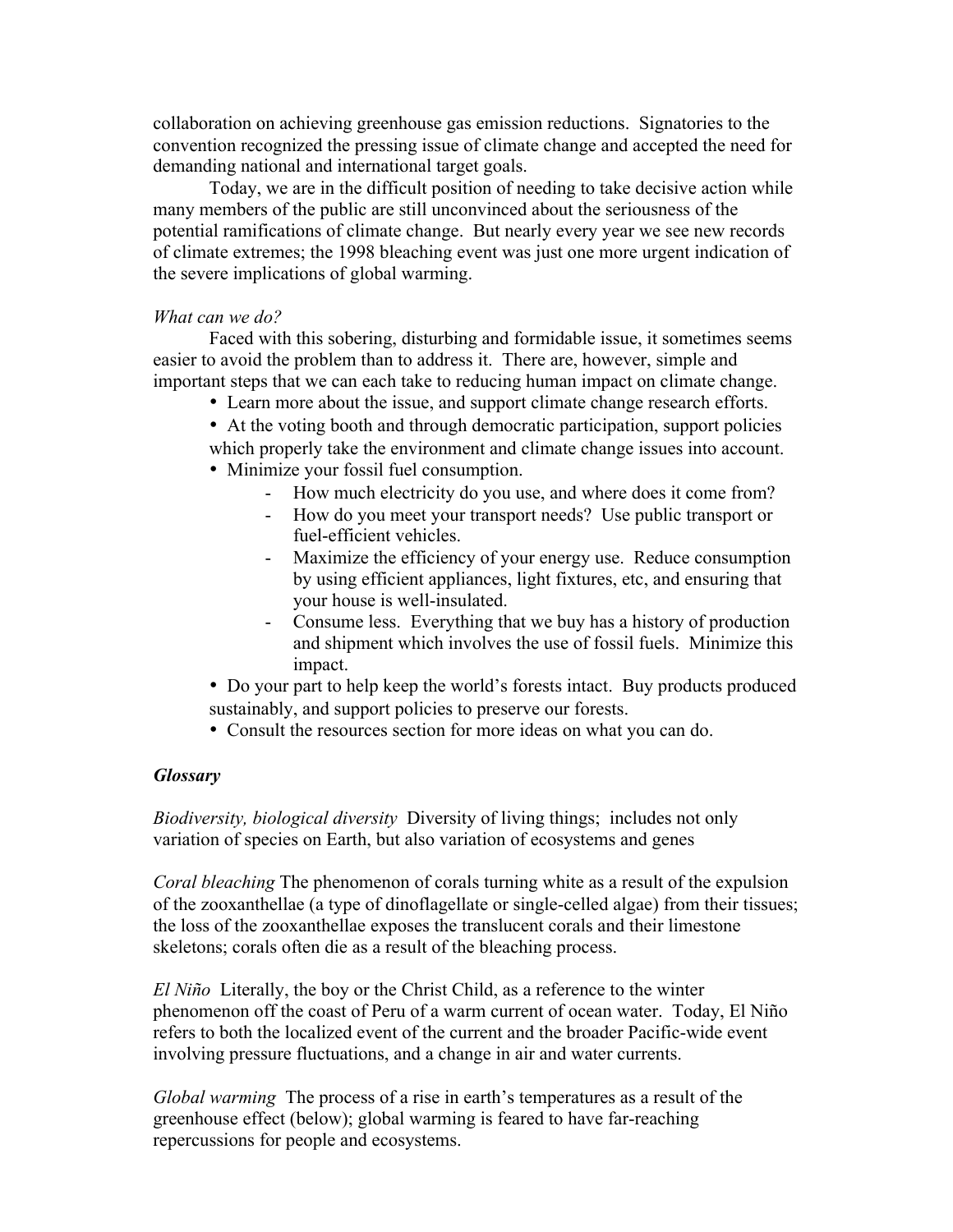*Greenhouse effect* The trapping of the sun's heat in the earth's atmosphere by greenhouse gases (carbon dioxide, methane, CFC's, etc.) An increase in the concentration of these gases in the atmosphere in recent years has resulted in speculation of global warming (above.)

*Polyp* A single coral animal; a polyp is an immobile animal which receives much of its energy from algae living in its tissue which photosynthesize light. (see zooxanthellae, below)

*Sentinel* One posted to keep guard.

*Symbiotic relationship* A close association between the individuals of different species which brings mutual benefits.

*Thermal tolerance* The temperature comfort range which a species can tolerate without demonstrating signs of stress.

*Zooxanthellae* A type of dinoflagellate; a singe-celled algae which live within the tissue of corals and provide energy from photosynthesis in exchange for receiving carbon dioxide and a secure habitat. They provide the coral with much of its color and nutrition. Zooxanthellae have a narrow thermal tolerance which results in coral bleaching during periods of abnormally high water temperatures.

# *Resources*

# Books and printed material

*Coral bleaching, coral mortality, and global climate change. Report to the U.S. Coral Reef Task Force. U.S. Department of State* Pomerance, R., J.K. Reaser, P.O. Thomas. 1999

*Coral Reefs and Climate Change: Last Straw for a Threatened Ecosystem*. Patricia Glick. Washington: National Wildlife Federation, 1999. (see NWF, below)

*Currents of Change*: El Nino's Impact on Climate and Society. Michael H Glantz. Cambridge: Cambridge University Press, 1996.

*Global Warming: The Complete Briefing*. John Houghton. Oxford: Lion Publishing, 1994.

*A Natural History of the Coral Reef*. Charles Sheppard. Dorset, England: Blandford Press, 1983.

*The End of Nature*. Bill McKibben.

-and many others. Keywords: Coral, Coral reefs, Climate change, Global warming.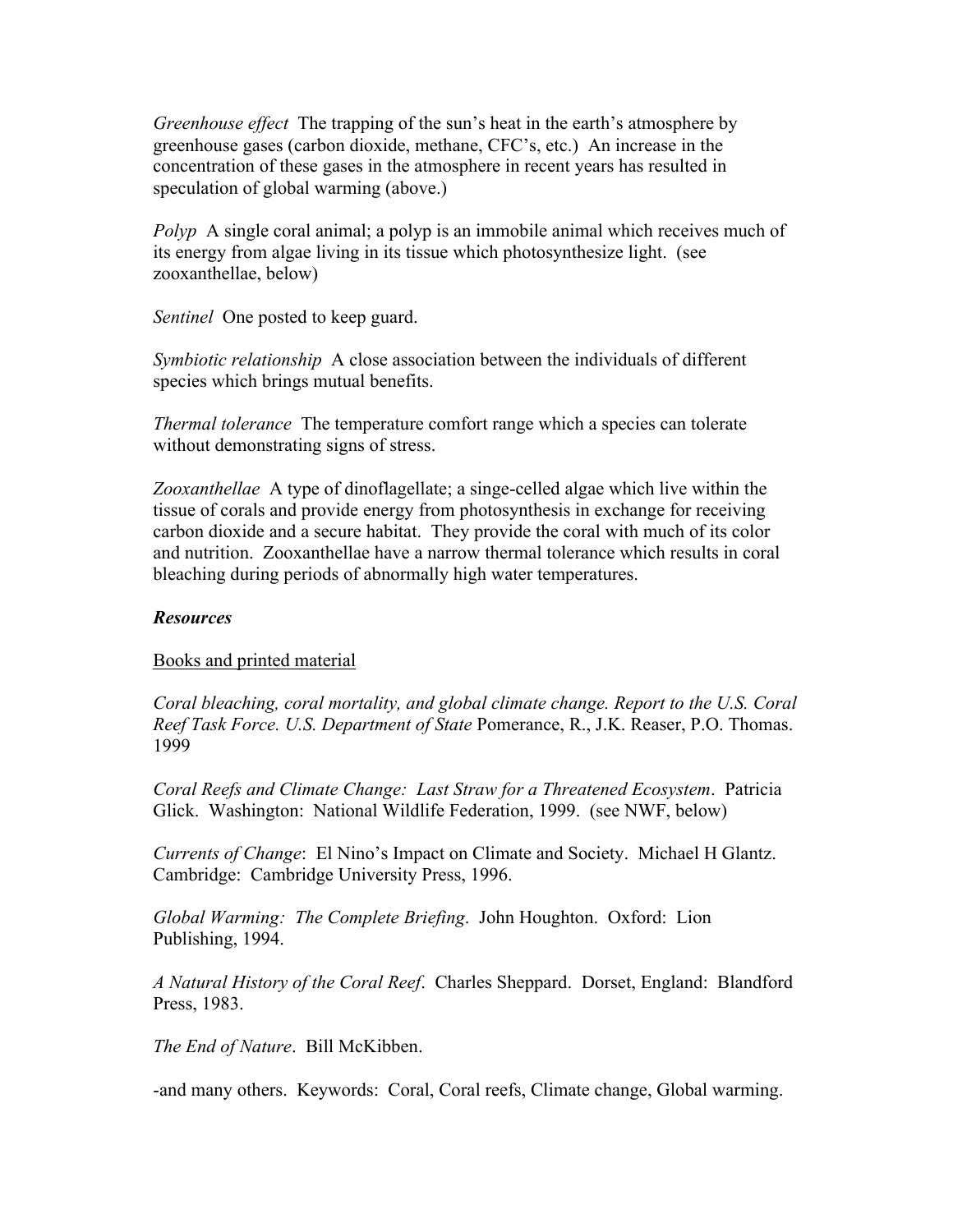# Organizations and Websites

Coral Reef Alliance 2014 Shattuck Ave; Berkeley, CA; 94704 (510) 848-0110 or 1 888 CORAL REEF <http://www.coral.org> useful link: directory of coral reef NGO's <http://www.coral.org/NGO/index.html>

EPA Office of Water -Coral website at<http://www.epa.gov/owow/oceans/coral>

EPA – Climate issues <http://www.epa.gov/globalwarming/index.html>

Greenpeace -Report on coral bleaching at <http://www.greenpeace.org/~climate/science/coralbleach.html>

Intergovernmental Panel on Climate Change <http://www.ipcc.ch>

National Oceanographic and Atmospheric Administration—Atlantic Oceanographic and Meteorological Laboratory 4301 Rickenbacker Causeway; Miami, FL; 33149 Coral Health and Monitoring Program (CHAMP) <http://www.coral.noaa.gov> satellite imagery of hotspots at <http://www.coral.noaa.gov/images/images.html>

National Wildlife Federation: Climate Change and Wildlife Program 1400 16<sup>th</sup> St NW; Suite 501; Washington, DC; 20036 (202) 797-6898 <http://www.nwf.org/nwf/climate/coral/index.html> <http://www.nwf.org/nwf/climate/>

REEF – Reef Environmental Education Foundation (305) 451-0312 <http://www.reef.org>

Waikiki Aquarium Webcam of corals growing at <http://www.mic.hawaii.edu/aquarium/research/index.html>

World Wildlife Foundation Climate Change Campaign 1250 24th St NW; PO Box 97180; Washington, DC; 20077-7180 (800) CALL WWF <http://www.worldwildlife.org/climate/index.cfm>